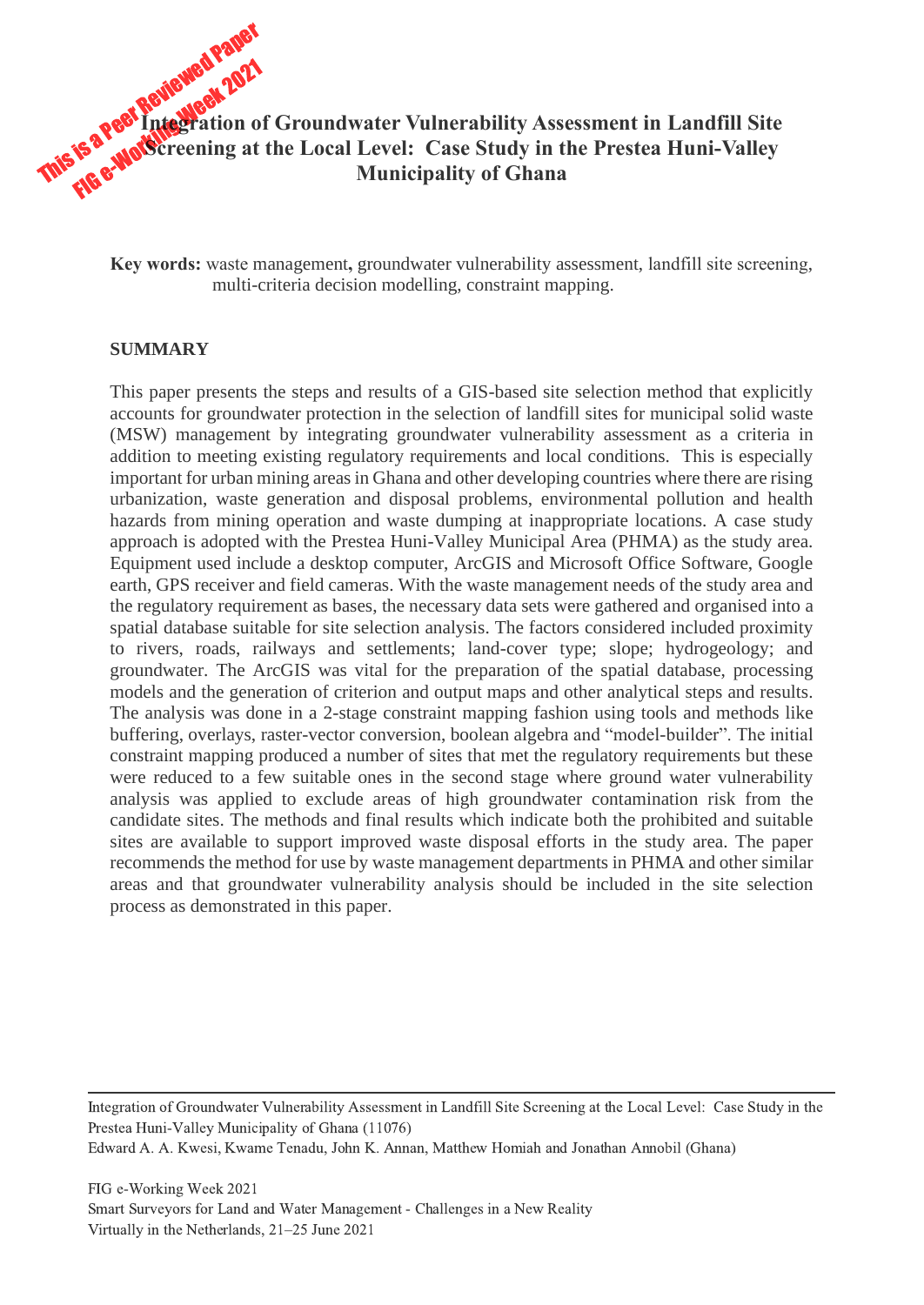# **Integration of Groundwater Vulnerability Assessment in Landfill Site Screening at the Local Level: Case Study in the Prestea Huni-Valley Municipality of Ghana**

Edward A. A. KWESI, Kwame TENADU, John K. ANNAN, Matthew HOMIAH and Jonathan ANNOBIL (Ghana)

# **1. INTRODUCTION**

Municipal solid waste (MSW) management continues to present difficult challenges for urban areas in Ghana and other developing countries. Such challenges include increasing volumes of waste generation, low levels of waste collection, crude waste disposal practices, high environmental sanitation problems and inadequate acceptable final disposal sites and facilities (Kwesi *et al,* 2019; Anon. 2002, ). There has therefore been increasing concerns and demands for sustainable solutions to the rising municipal waste management problems. Based on an estimated population of about 31 million and an average daily waste production per capita of 0.45 kg, Ghana generates about 5.1 million tons of solid waste annually (Anon, 2002; Anon. 2010; Anon, 2014; Miezah *et al*., 2015). These quantities may double by the next decade. A high percentage of these volumes of waste are being disposed without adequate protection from the nuisance and harm caused to the environment and public health. One area that has been identified as having the potential for improving waste disposal in developing countries, is the use of engineered landfilling. This was a major reason that necessitated the development of the Landfill Guidelines (LG) by the Environmental Protection Agency (EPA) of Ghana and other countries (Anon., 2002). Amongst other functions, the guideline was to provide the basis upon which Environmental Permits and Certificates for land operations would be issued and renewed by the EPA and other related Local Authorities like the Metropolitan, Municipal and District Assemblies (MMDAs) in the country. Meeting these permit requirements start with the identification of candidate sites that meet regulatory requirements for locating landfills and other waste disposal facilities. The guidelines entreat all MMDAs to identify, acquire and secure such sites for current and future use so as to eliminate or reduce the perennial lack of appropriate final disposal sites for effective waste management (Anon., 2002, Kwesi, *et al*, 2019).

Previous papers have discussed and demonstrated scientific and practical methods for carrying out the complex site screening and selection exercise to meet regulatory requirements and guidelines (Kwesi, *et al*, 2019; Khan and Samadder, 2014; Nishanth *et al.,* 2010; Onuigbo and Bello, 2014). There is however a rising concern for ground water protection in mining areas like Tarkwa and Prestea in Ghana where surface waters have been heavily polluted (Kwesi and Asamoah, 2020; Asante, 2011; Yankey *et al.,* 2011; Kusimi and Kusimi, 2012; Sackey, 2016; Miezah *et al.,* 2015). Previous research have also shown that some groundwater have been polluted by existing landfill sites (Jaseela *et al.* 2016; Ubavin *et al.* 2015; Aderemi *et al,*  2011).Thus the aim of this paper is to discuss and demonstrate the integration of ground water vulnerability assessment in landfill sites screening to reduce the risk of ground water contamination.

Integration of Groundwater Vulnerability Assessment in Landfill Site Screening at the Local Level: Case Study in the Prestea Huni-Valley Municipality of Ghana (11076)

Edward A. A. Kwesi, Kwame Tenadu, John K. Annan, Matthew Homiah and Jonathan Annobil (Ghana)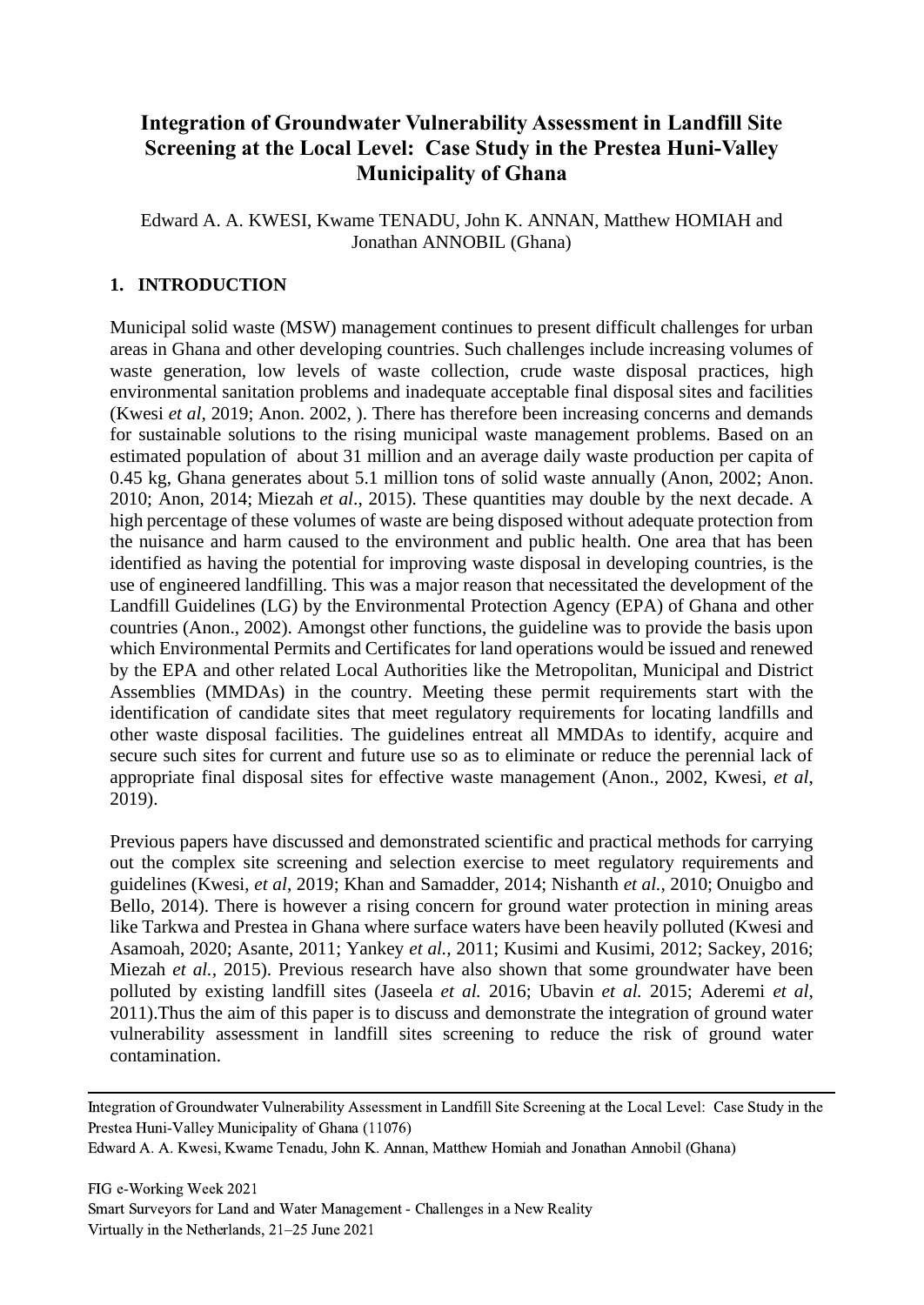#### **1.1 Geographic, Economic and Geological Background of Study Area**

Fig. 1 shows the study area which is located in the Western Region of Ghana within latitudes 5<sup>o</sup> 15' N and 5<sup>o</sup> 40' N and longitudes 1<sup>o</sup> 40' W and 2<sup>o</sup> 15' W. It is the Prestea Huni-Valley Municipal Area (PHMA) of Ghana with Bogoso as the administrative capital. PHMA has an area of about 1200 km<sup>2</sup> and a population of about 159, 304 with with Prestia, Aboso, Huni-Valley, Bogoso, and Damang as the major urban centres. (Kwesi *et al*., 2020; Anon, 2014). The area is one of the major mining centres in Ghana that attracts many people from other parts of the country, Africa and the world. Many of the big mining operations in the country are located in PHMA (Kwesi *et al*., 2020; Kuma and Ewusi, 2009). Thus the economy of the area centers on mining and agriculture and related commerce and services. The administrative capital, Bogoso also serves as an important commercial and transit centre connecting the western and coastal towns to the northern parts of Ghana, and travelers from southern Cote d'Ivoire to Burkina Faso (Kwesi, *et al,* 2019). These factors attract migrants to the area for jobs and business which in turn contributes to the rapid urbanization and increasing waste disposal and sanitation problems observed in the area (Kwesi, *et al*, 2020; Anon., 2014). Geologically, the area forms part of the Birimian and Tarkwain formations. Aquifers in the area are considered possessing dual and variable porosity and limited storage capabilities (Kuma and Ewusi, 2009; Kortatsi, 2004; Kesse, 1985). Figure 2 shows the geological formations of the study area. Topographically the area is generally undulating with some scarps ranging from 150 - 300 meters above sea level, and small scale mining operations frequently take place along these ridges and valleys, contributing to frequent flooding, sanitation and water pollution problems (Kwesi *et al.,* 2019; Asante, 2011; 2012; Kusi-Ampofo and Boachie-Yiadom, 2012).



**Fig. 2 Simplified Geological Map of Study**  $\alpha$ a Leven Case **Fig. 1 Map of Study Area (PHMA) within**<br>Integration of Groundwater Vulnerability Assessment in Landfill Site Screening at the Local Level: Case Study in the Prestea Huni-Valley Municipality of Ghana (11076) Edward A. A. Kwesi, Kwame Tenadu, John K. Annan, Matthew Homiah and Jonathan Annobil (Ghana)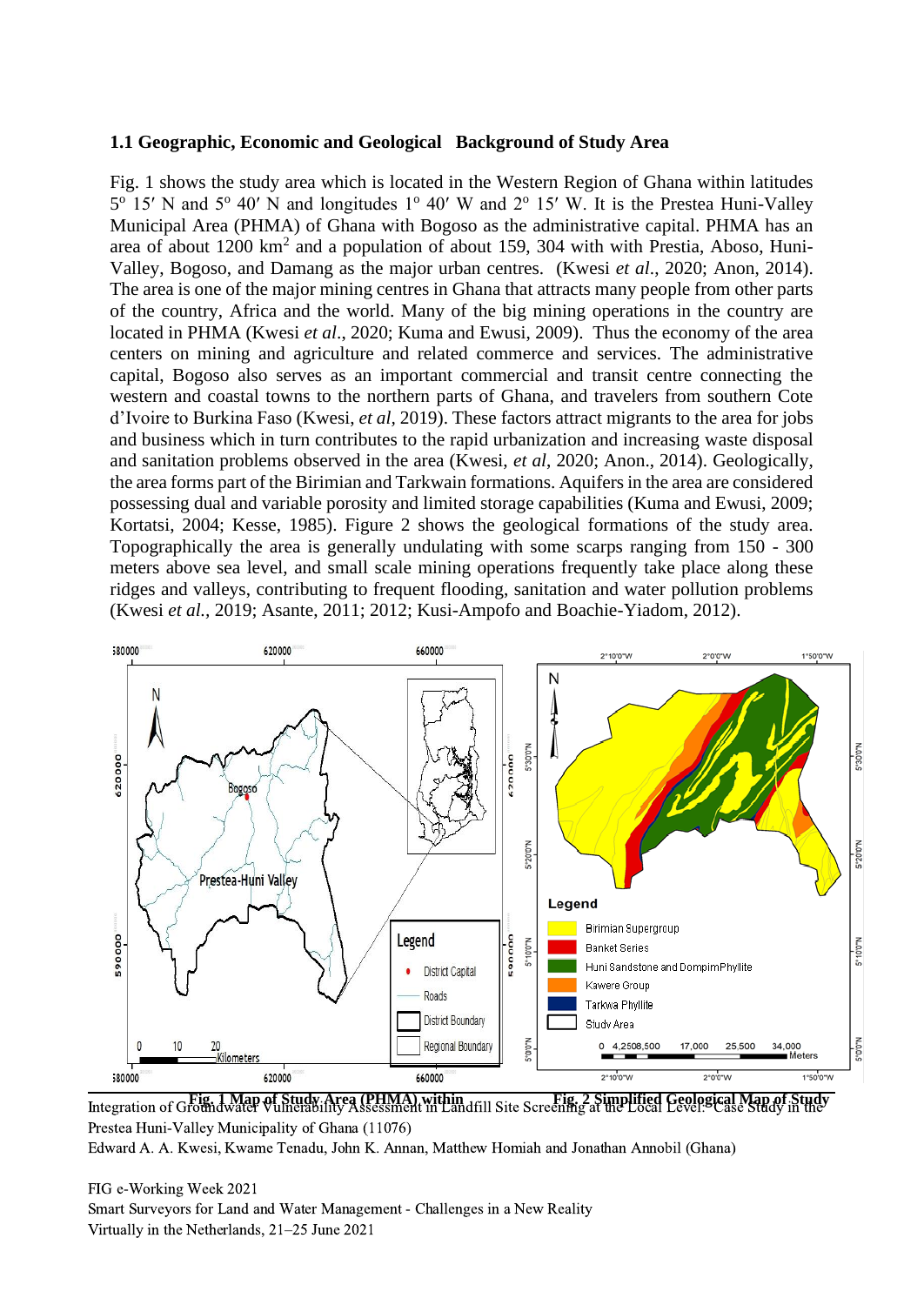# **2. MATERIALS AND METHODS USED**

# **2.1 Materials**

The materials used for the study include relevant information from literature; secondary data comprising criteria information, maps on soil, topography, geology, hydrogeology, land cover/use, utility and communication lines, climate, administrative and property boundaries; primary data comprising field coordinates, photographs, observations and interviews; and data capturing, processing and analyses equipment like GPS receivers, cameras, scanners, computers and their associated software and accessories. The data sources include Landsat ETM+ images of 2015, the US Geological Surveys (USGS.com), ASTER Global DEM (GDEM), Google Earth, government agencies like EPA, MMDAs, TCPD, Land, Forestry and Minerals Commissions, Geological Survey and Meteorological Service Departments; and private data vendors and experts. The soil data was obtained from maps published by FAO ISRIC. Software used include ArcGIS (10.4 and 10.5) and Microsoft Office Suite (2013/2016).

# **2.2 Methods**

The methods used include literature review on waste disposal and site selection for municipal waste management, including the criteria that must be met; collection of relevant data (such as remote sensing images (USGS.com), land use maps, legal requirements and criteria for landfill site selection, land-cover information; geology, soil, drainage and topographic maps); processing of data into spatial database; and spatial analysis for the site selection and evaluations using ArcGIS tools such as "Model Builder" and 'map overlays'. The criteria considered were based on established regulations and guidelines and literature. Table 1 gives examples of the criteria, and details of the methodological steps are discussed in the subsequent sections.

# 2.2.1 Modeling

The selection of suitable waste disposal sites was carried out through a model building process employed to facilitate the multi-criteria decision analysis (MCDA) involved (Fig. 3). To facilitate easy understanding of the processing analysis, the modelling was fashioned separately according to the feature classes within the database, namely point, linear and areal features. Also to meet the last segment of multi-criteria decision making process where the individual decision layers have to be aggregated into a resultant outcome, an integrated model was also employed for the combination of individual feature-based models into aggregation units. These decision models (Fig. 3) were then applied to process and evaluate the decision variables based the various criteria employed in a step-by-step manner (feature by feature, feature-class by feature-class, and aggregate by aggregate) to yield the results presented and discussed in this paper. The simple additive weighting method of MCDA was used for the aggregation.

# 2.2.2 Data Conversion, Processing and Analysis

Integration of Groundwater Vulnerability Assessment in Landfill Site Screening at the Local Level: Case Study in the Prestea Huni-Valley Municipality of Ghana (11076)

Edward A. A. Kwesi, Kwame Tenadu, John K. Annan, Matthew Homiah and Jonathan Annobil (Ghana)

FIG e-Working Week 2021 Smart Surveyors for Land and Water Management - Challenges in a New Reality Virtually in the Netherlands, 21–25 June 2021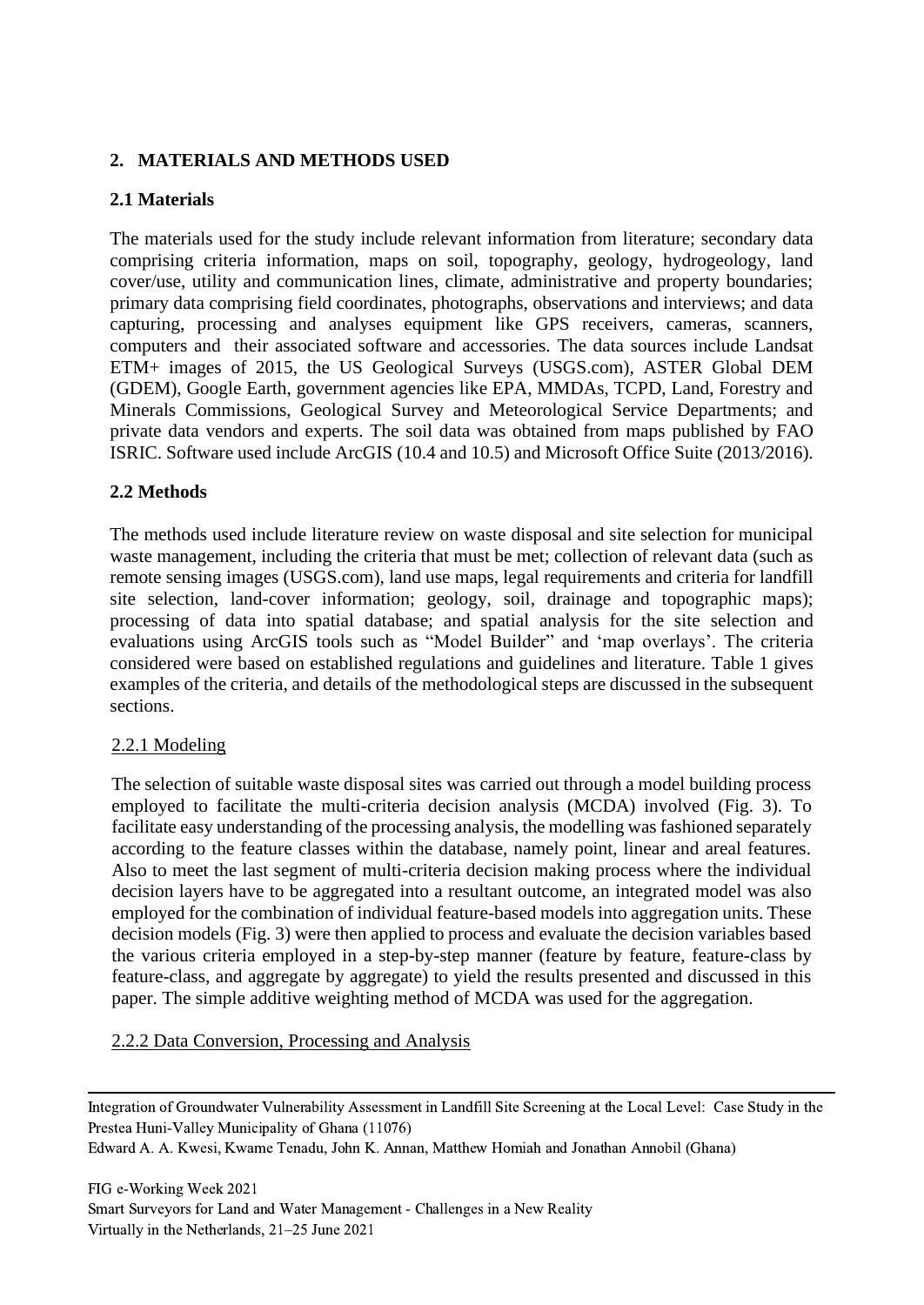The data available for the work were of different formats and sources. Thus those in vector formats were converted into to raster formats in line with the demands of the analysis models and software used for the work. Reclassification of the layer's value were done into (1's) and (0's) scoring system, where "0" represented unsuitable and "1" signified suitable outcome.

| <b>Criterion</b><br><b>Factors/Elements</b>                                             | <b>Restrictions Related to</b><br><b>Criterion Element Based on</b>                                                                                                | <b>Criteria Applied</b>                                                                                                                                                                                                                                                                                             |
|-----------------------------------------------------------------------------------------|--------------------------------------------------------------------------------------------------------------------------------------------------------------------|---------------------------------------------------------------------------------------------------------------------------------------------------------------------------------------------------------------------------------------------------------------------------------------------------------------------|
|                                                                                         | <b>Regulatory Requirements</b>                                                                                                                                     |                                                                                                                                                                                                                                                                                                                     |
| Land Use (Residential<br>Areas, Active Mining<br>Sites, Cemeteries, etc)                | Areas within 500 m of<br>residential and other sensitive<br>land-uses                                                                                              | 500 m buffer for residential, 200 m<br>buffer for cemeteries and 300 m for<br>active mining areas.                                                                                                                                                                                                                  |
| Land-cover (cash<br>crops/farms,<br>forests/game reserves,<br>$etc.$ )                  | Areas within 300-500 m of<br>reserves and other properties                                                                                                         | 300 m buffer                                                                                                                                                                                                                                                                                                        |
| <b>Surface Water Bodies</b>                                                             | Areas within 90-360 m of<br>rivers, lakes, ponds, dams,<br>wells, and springs                                                                                      | 400 m buffer was used for wells<br>important and 500 m buffer around<br>other important water bodies                                                                                                                                                                                                                |
| Roads, Railways and<br><b>Utility Lines</b><br>(water, gas, power and<br>telecom lines) | Areas within 100-200 m of<br>public transport and import<br>utility lines                                                                                          | 200 m buffer                                                                                                                                                                                                                                                                                                        |
| Airport Runways and<br>landing strips                                                   | Areas within 3000 m from the<br>end of airport runways and<br>landing strips in direct flight<br>paths and areas within 500 m of<br>airport or airfield boundaries | 3000 m buffer<br>and<br>500 m buffer                                                                                                                                                                                                                                                                                |
| Slope                                                                                   | Areas with slopes $\leq 2\%$ and $\geq$<br>10%                                                                                                                     | slopes $\leq 2\%$ and $\geq 10\%$                                                                                                                                                                                                                                                                                   |
| Soil                                                                                    | Areas with shallow bedrock and<br>little soil cover                                                                                                                | Based on the geology and soil<br>information of the study area,<br>locations characterized by the<br>Fluvisols soil groups were rated as<br>unsafe and thus restricted for use.                                                                                                                                     |
| Geology                                                                                 | Subsidence, fault, seismic,<br>mining and other unstable areas                                                                                                     | Based on the geological<br>information of the study area,<br>locations having the Banket Series<br>(Phyllite, Quartzite and<br>Conglomerate hosting gold<br>mineralisation), as well as the Huni<br>Sandstone Formations within the<br>Tarkwaian system were rated as<br>unsuitable and thus restricted for<br>use. |

**Table 1 Sample of the Site Selection Criteria and Buffer Zones Used** 

Integration of Groundwater Vulnerability Assessment in Landfill Site Screening at the Local Level: Case Study in the Prestea Huni-Valley Municipality of Ghana (11076) Edward A. A. Kwesi, Kwame Tenadu, John K. Annan, Matthew Homiah and Jonathan Annobil (Ghana)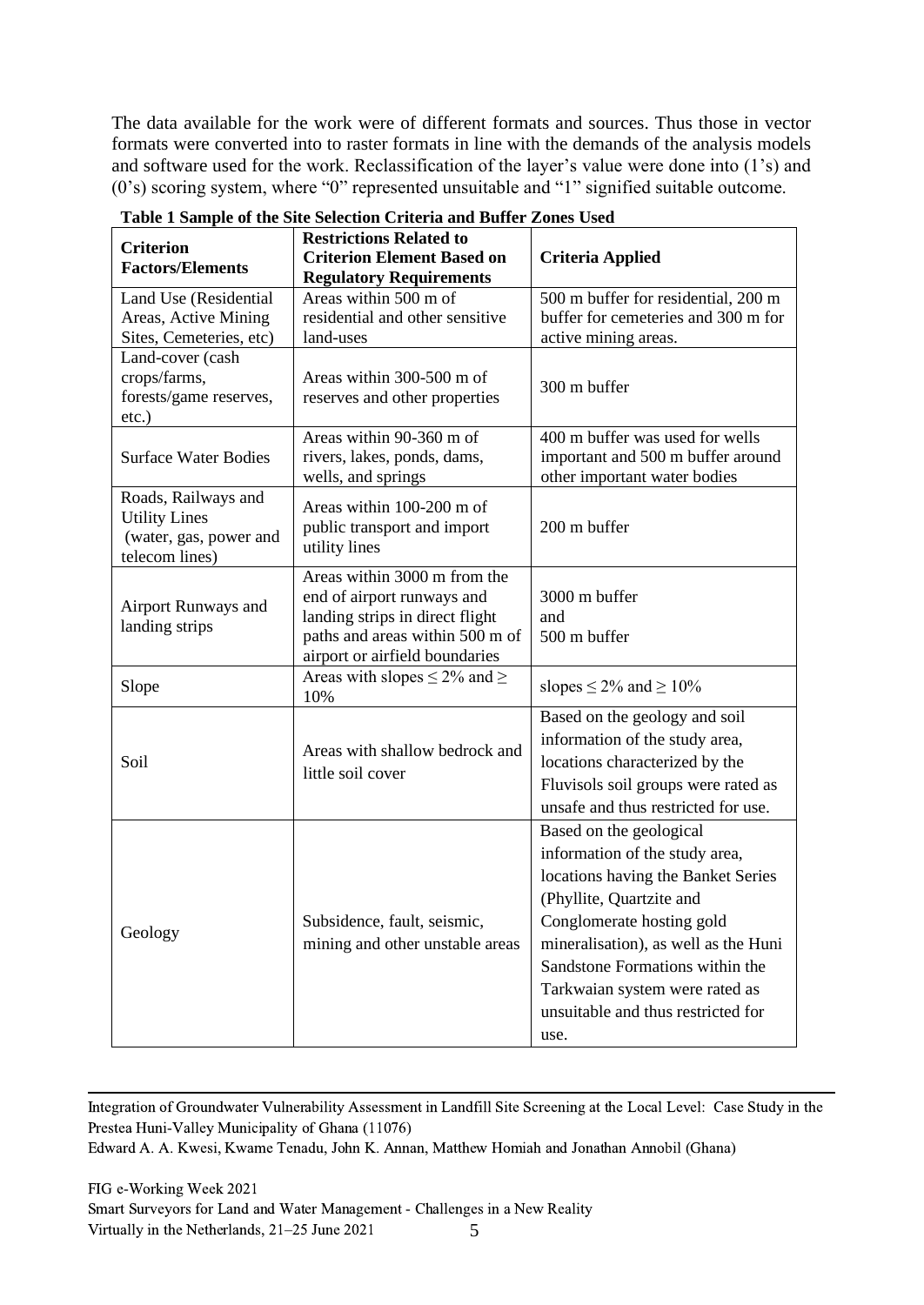

**Fig. 3 Example of the Decision Processing Models Applied in the Site Screening Analysis for (a) Linear features, (b) Polygon features, and (c) Combined features** Integration of Groundwater Vulnerability Assessment in Landfill Site Screening at the Local Level: Case Study in the Prestea Huni-Valley Municipality of Ghana (11076) Edward A. A. Kwesi, Kwame Tenadu, John K. Annan, Matthew Homiah and Jonathan Annobil (Ghana)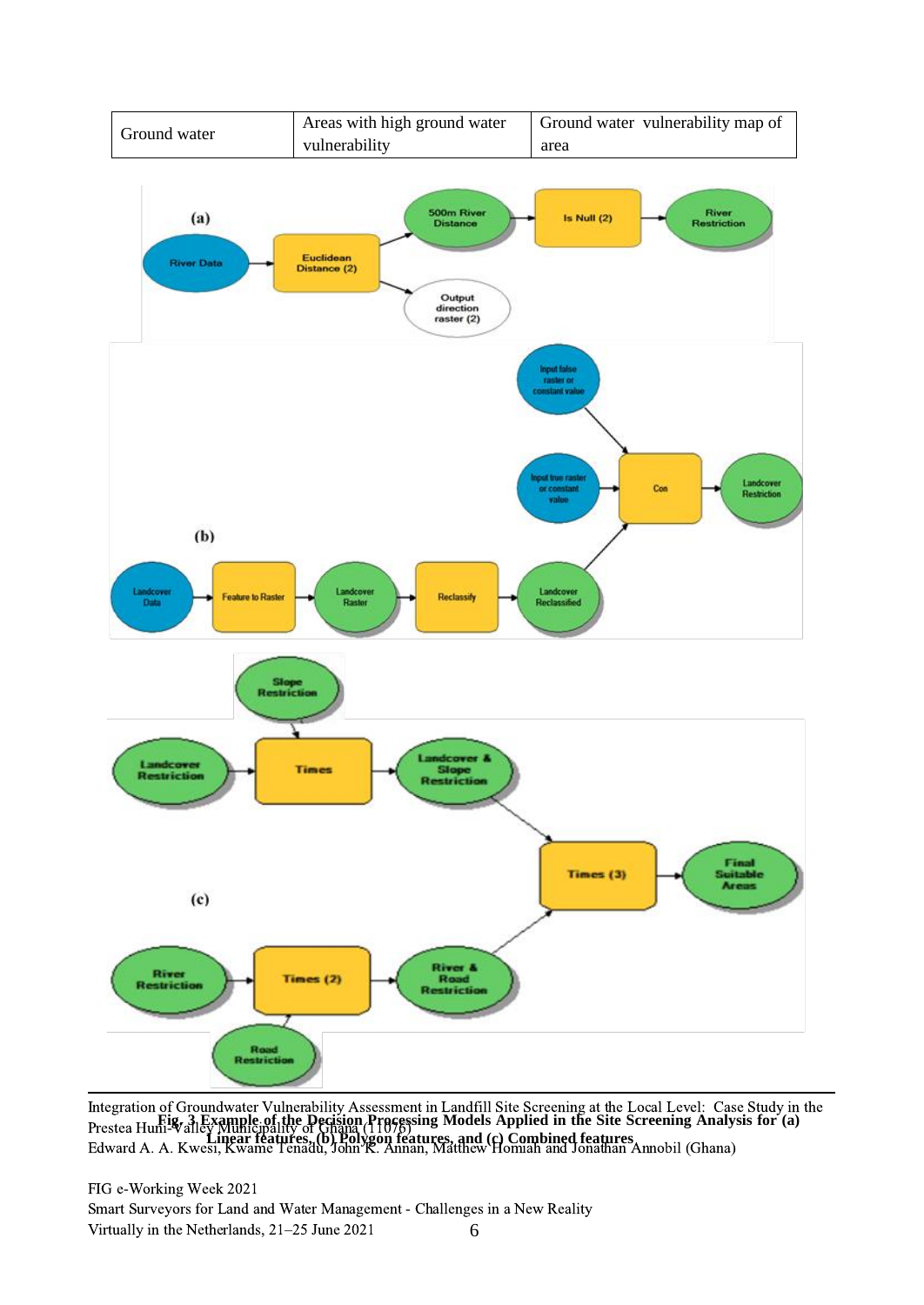Buffering was done on various layers to determine values to assign suitable or unsuitable, for example, river was buffered by 300 m and areas within the buffer were assigned a value of 0, while areas outside were assigned the value of 1. Overlay of generated buffer maps were done in order to identify sites that were Suitable and sites that were not suitable for landfill. ArcGIS (10.4 and 10.5) was used for the processing. All the data layers were then entered into the model builder and thereafter converted to raster (grid) format from where buffering for the constraint mapping were carried out. After this, classification and union of all the buffered layers were done within the model builder. The model builder utilizes the weighted overlay procedure. In this process output maps are produced from various combinations of the multiple input data layers. The cells in the input map layers are assigned relevant weights to reflect the relatives importance of the criteria imposed before the layers are overlaid to produce the output maps. Figures 4 to 10 show examples of the output results from the data processing described in this section.

# **3. RESULTS AND DISCUSSIONS**

Figures (Fig.) 4 to 10 show maps of analysis results based on the criteria applied for identifying suitable sites for municipal solid waste disposal in the study area. These are discussed in details in the subsequent sections under this.

# **3.1 Suitable Areas based on Surface Water Restrictions**

According to Ghana Landfill guidelines (2002), a landfill site should not be situated near water bodies such as rivers and streams, lakes, ponds and dams. A range of 90 m - 300 m is suggested in the guidelines depending on the type of water body and its relative importance. The location is a mining area where the effects of both legal and illegal surface mining activities on water bodies are already of a great concern to the general public with increasing threats of deteriorating water quality and subsequent health implications in the future. Fears of such threats will be heightened when waste disposal facilities are located in close proximities to the few major water bodies in the area. River Bonsa and its tributaries constitute the main water body in the area. Accordingly, 500 m buffer was used for the restriction. Using the ArcGIS (10.4 and 10.5) and its model builder function, the entire study area was segregated into two broad regions, those within the buffer zones classified as not Suitable or unsuitable for waste disposal, and those outside the buffer zones classified as Suitable for locating waste disposal sites. Within the Suitable zones, areas lying between 500 m to 700 m from water bodies were classified as suitable and those beyond 700 m as most suitable use (Fig. 4).

# **3.2 Suitable Areas based on Roads, Railways and Utility Lines Restrictions**

Landfills should not be located within 300 m of any roads so as to avoid the nuisance caused by birds and other scavenging animals crossing the roads. However, it is not advisable to site landfills too far from existing roads, so as to avoid or reduce the cost of constructing and maintaining new access roads and haulage time. Frequent break down of haulage trucks has

Integration of Groundwater Vulnerability Assessment in Landfill Site Screening at the Local Level: Case Study in the Prestea Huni-Valley Municipality of Ghana (11076)

Edward A. A. Kwesi, Kwame Tenadu, John K. Annan, Matthew Homiah and Jonathan Annobil (Ghana)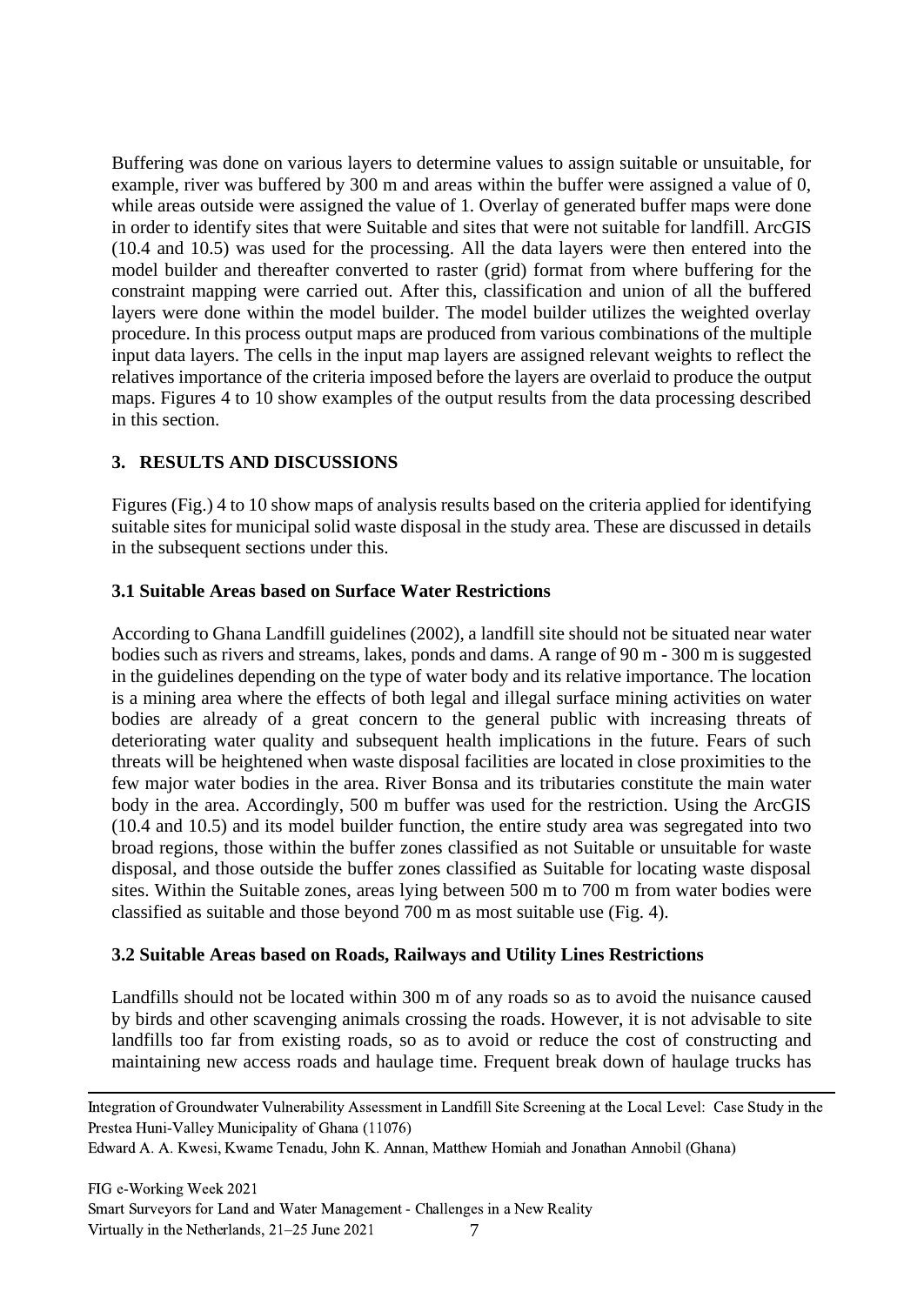been attributed to the poor nature of haul roads and hence the need to give more preference to sites within reasonable proximity to the major access ways (Anon, 2012). Thus areas lying within 300 m of main roads were classified as unsuitable, areas between 300 m to 500 m as suitable and areas beyond 500 m as most suitable for siting landfills as shown in Fig. 5.



Integration of Groundwater Vulnerability Assessment in Landfill Site Screening at the Local Level: Case Study in the<br>**Tig. 6 Suitable Areas based on Slope Criteria** Prestea Huni-Valley Municipality of Ghana (11076)

Edward A. A. Kwesi, Kwame Tenadu, John K. Annan, Matthew Homiah and Jonathan Annobil (Ghana)

8 FIG e-Working Week 2021 Smart Surveyors for Land and Water Management - Challenges in a New Reality Virtually in the Netherlands, 21–25 June 2021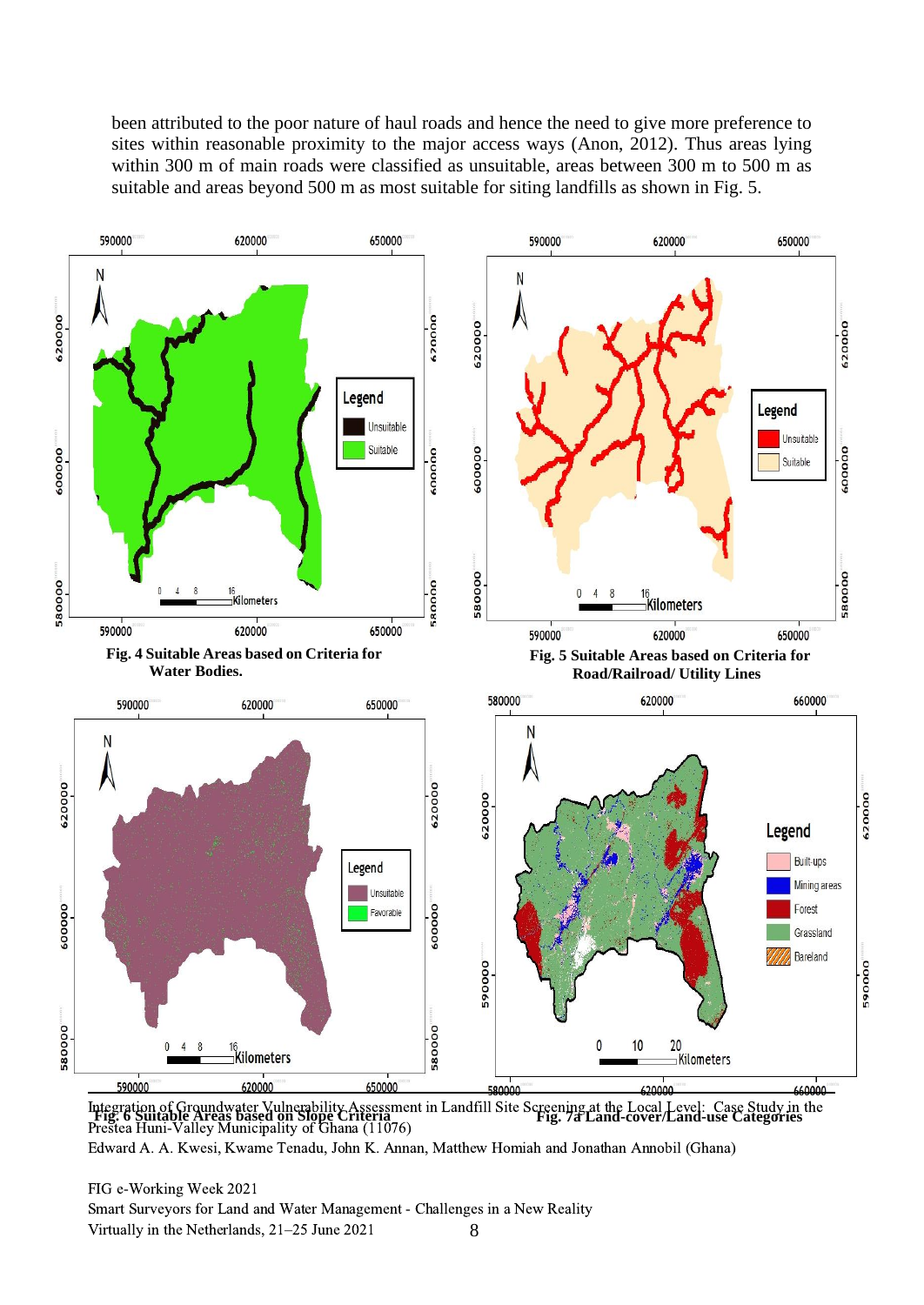#### **3.3 Suitable Areas based on Slope Restrictions**

Slope is one of the basic parameters considered when deciding on potential landfill sites. Areas having gradients greater than 10%, where stability of slopes cannot be guaranteed are not suitable for landfill. Areas with steep slopes  $(>10\%)$  will also have high runoff rates any time it rains. A higher runoff rate will lead to a decrease in infiltration thereby carrying contaminants as far as the runoff water can travel. The environment is then prone to contamination from the leachate and other toxic chemicals that will be carried away from the containment area by the runoff from the landfill, most especially, surface waters. In this study, areas with slopes between 2% and 10% were considered most suitable for the construction of a landfill and ranked 3; slopes between 10% and 15% were considered suitable and ranked 2, and areas with slopes less than 2% and greater than 15% were considered unsuitable and ranked 1. Fig. 6 shows the site classification of the area based on the slope criteria and analysis.

#### **3.4 Suitable Areas based on Land-cover and Land-use Restrictions**

Fig. 7a shows a map of the various land-cover/land-use classes considered for this work. Due to the presence of natural mineral reserves within the municipality, the population influx and growth is very high. The rate of expansion and development in the urban centres of PHMA municipality is spreading very fast, so a reasonable buffer has to be determined for a landfill site so that it does not interfere with the developmental plans of the city. It is not permitted to site landfills in close proximity to land cover/use areas such as forest reserves, residential areas and mining sites so as to avoid adverse effects on the current and future uses of such lands. In this study, areas within 500 m from forest reserves were considered unsuitable and areas within 1000 m from villages/hamlets were also considered as unsuitable. Areas that were 2000 m away from settlements were considered most suitable for landfill as shown in Fig. 7b. Protection of surface water bodies were considered separately in section 3.1.

#### **3.5 Suitable areas Based on Geology and Soil**

Geologically (see Fig. 2), only a small part of the study area have locations considered to be unsafe and thus rated as restricted zones. These consist of Phyllite, Quartzite and Conglomerates hosting gold mineralization in the area. Fig. 8 shows the results of the application of the restriction criteria on soil based on information from available literature, Table 1 and Fig 2. The soil information of the study area is generally okay requiring no restrictions for most parts of the area except the western, north-western and south-western parts of the area. These are made up of Fluvisols, comprising mainly of sandy and silt materials which together with the underlining geology make them unfavourable and thus rated as restricted zone. The remaining areas are dominated by acrisols and ferralsols consisting mainly of laterite and silt materials respectively rated as suitable and very suitable for use.

Integration of Groundwater Vulnerability Assessment in Landfill Site Screening at the Local Level: Case Study in the Prestea Huni-Valley Municipality of Ghana (11076)

Edward A. A. Kwesi, Kwame Tenadu, John K. Annan, Matthew Homiah and Jonathan Annobil (Ghana)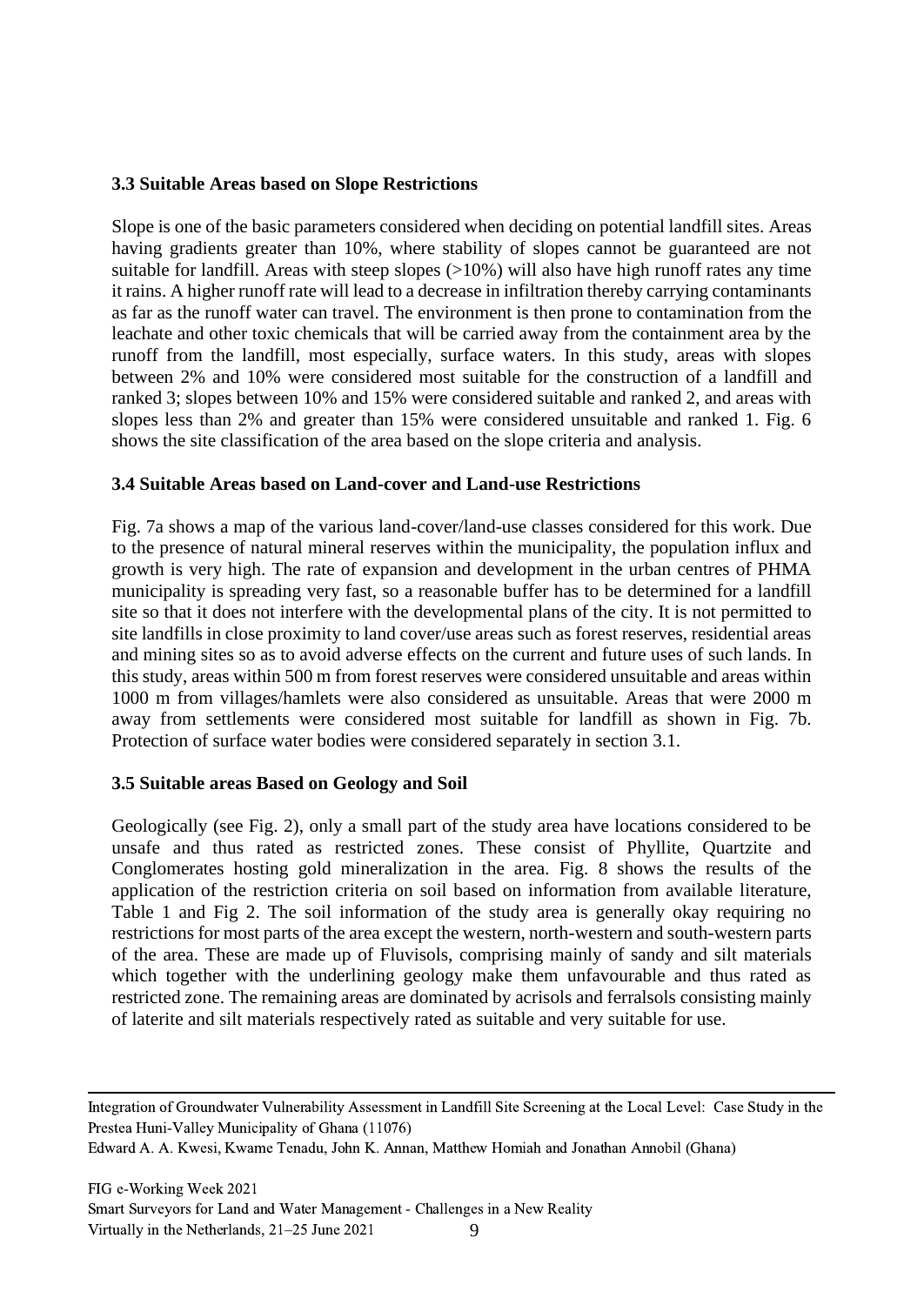

**Distribution and Ratings for Study Area Districts in Case Study Area Distribution and Ratings for Study Area** Integration of Gib Restrictions line Assessment in Landfill Site Screening at the Local Level: Case Study i Prestea Huni-Valley Municipality of Ghana (11076)

Edward A. A. Kwesi, Kwame Tenadu, John K. Annan, Matthew Homiah and Jonathan Annobil (Ghana)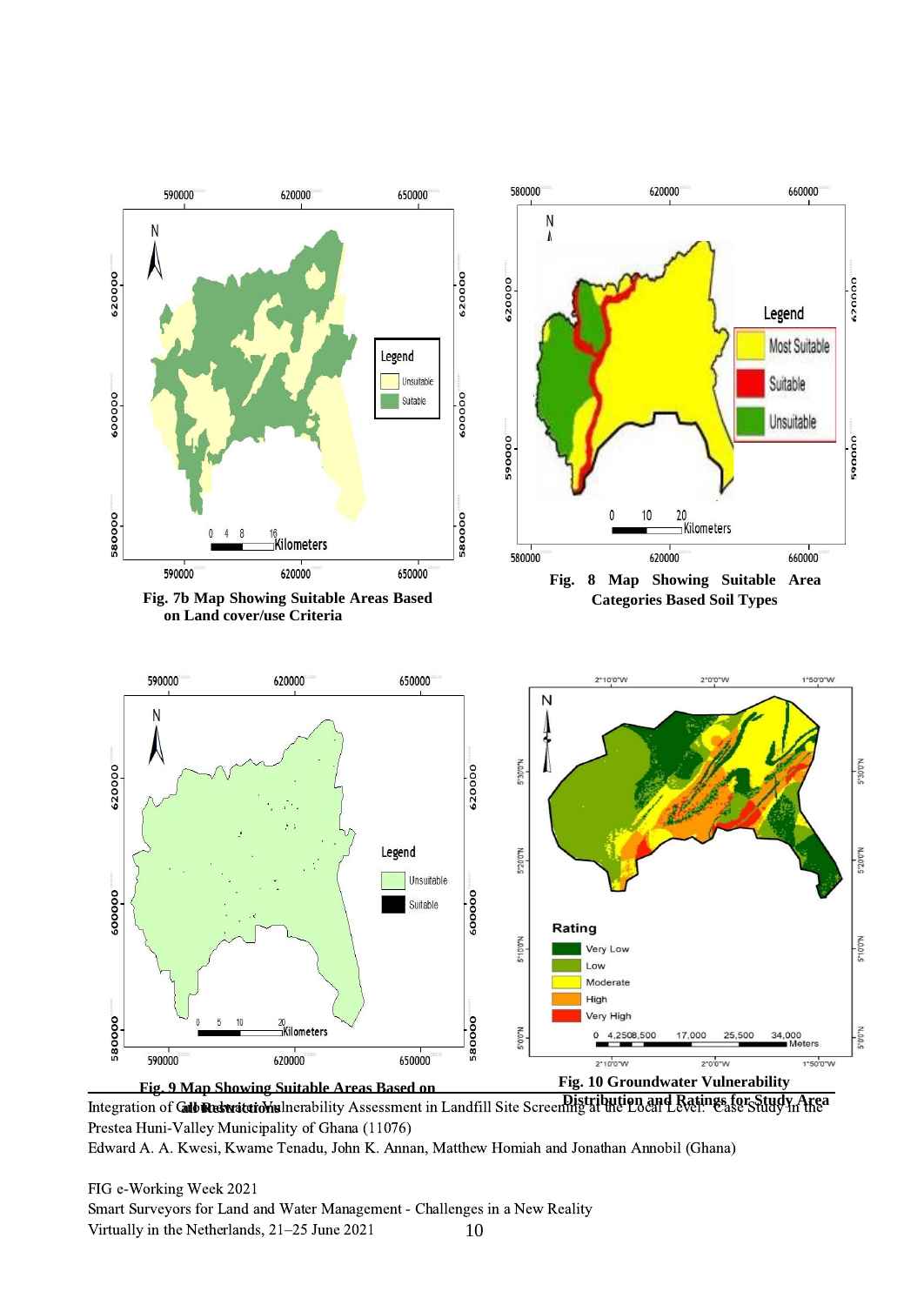#### **3.6 Suitable Areas from All Restrictions**

Fig. 9 shows the result of the composite mapping indicating the suitable areas from all the restriction criteria imposed on the search analysis according to the regulatory requirements and the related available data used for the work. This composite suitability map was derived by running all the constraint maps based on all the criteria employed (Table 1) using the Times tool in ArcGIS Spatial Analyst module. This constraint mapping produced about 50 suitable sites that meet the regulatory and other desirable requirements and these covered about 0.67% of the study area. Some of these sites however have high potential of contaminating groundwater at some locations due to local conditions. Groundwater vulnerability analysis was thus applied to address this need (section 3.7).

# **3.7 Integration of Groundwater Vulnerability Assessment**

To improve the reliability of protecting groundwater from contamination, ground water vulnerability assessment was done and applied in the site identification analysis, though this is not explicitly stated in the regulatory requirements or guidelines. This is especially necessary for mining areas like PHMA where surface water bodies are already polluted and there is greater need to protect ground water for domestic and other uses (Kwesi *et al.*, 2020). The "DRASTIC" method of groundwater vulnerability analysis was employed and this was based on the seven major geologic and hydrogeological factors that control groundwater movement and pollution in the study area (Rundquist *et al.,* 1991; Al-Abadi *et al*., 2014; Ewusi *et al.,* 2017; Kwesi *et al.*, 2020). Details of this analysis can be found in Kwesi *et al.*, 2020. Fig. 10 shows the results of the groundwater vulnerability mapping indicating various classes of the risks of groundwater contamination. The final map of suitable areas at Fig. 9 was overlaid with the groundwater vulnerability map (Fig. 10) of the area to rule out all areas that have high risk of groundwater contamination if used for waste disposal. Figure 11 shows the results for this analysis, which reduces the number of suitable sites to about 20, and that constitutes about 0.27% of the entire area.

The groundwater vulnerability map shows that the high to very high vulnerability classes occur mainly at the central part of the PHMA with some extensions at the southwestern and eastern parts of the area. These classes occupy about 17 % of the study area. The moderate to very low vulnerability classes, constituting about 83% of the entire region, occupy mainly the western, northern, eastern and south-eastern parts of the region. Based on this information (Fig. 10), landfill sites situated in most parts of the central portions of the study area, will have high to very high potential of contaminating the groundwater, and thus expected to be rated unsuitable. On the other hand, landfill sites situated in the other parts of the study area will have moderate to low potential of contaminating the groundwater and thus expected to be rated suitable in most of the cases. These expectations are correctly reflected in the final site screening map at Fig. 11, proving the reliability of the simple but practical approach used for this exercise.

Integration of Groundwater Vulnerability Assessment in Landfill Site Screening at the Local Level: Case Study in the Prestea Huni-Valley Municipality of Ghana (11076)

```
Edward A. A. Kwesi, Kwame Tenadu, John K. Annan, Matthew Homiah and Jonathan Annobil (Ghana)
```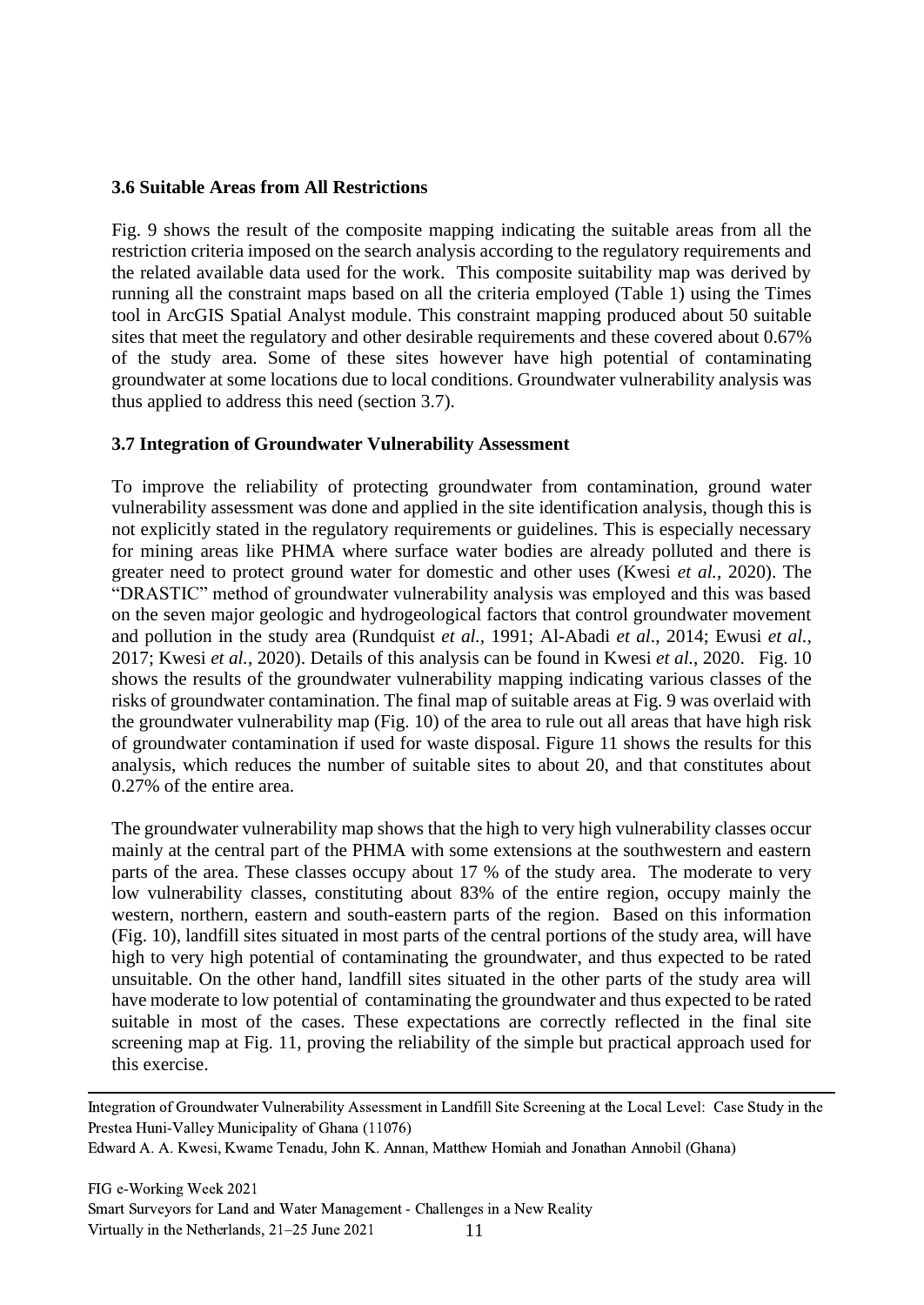

**Fig. 11 Final Map of Suitable Sites Based on Groundwater Vulnerability Criteria**

# **4. CONCLUSIONS AND RECOMMENDATIONS**

# **4.1 Conclusions**

This study used Geographic Information System and spatial-based decision making models to identify suitable sites for landfill developments in the Prestea-Huni Valley Municipality that meet regulatory requirements and explicitly accounts for groundwater vulnerability. The criteria used for the work was based on the regulatory requirements and guidelines from the EPA, MMDAs, and other Public and private bodies. The final composite map shows areas that are suitable and areas that are not suitable for landfill and other waste disposal development. The percentage of the total suitable areas over the entire area was estimated to be 0.67% and this was further reduced to 0.27% by the application of groundwater vulnerability maps as additional criteria. The inclusion of groundwater vulnerability in the analysis is an important innovation to help reduce the risk of groundwater contamination. This is especially necessary

Integration of Groundwater Vulnerability Assessment in Landfill Site Screening at the Local Level: Case Study in the Prestea Huni-Valley Municipality of Ghana (11076)

Edward A. A. Kwesi, Kwame Tenadu, John K. Annan, Matthew Homiah and Jonathan Annobil (Ghana)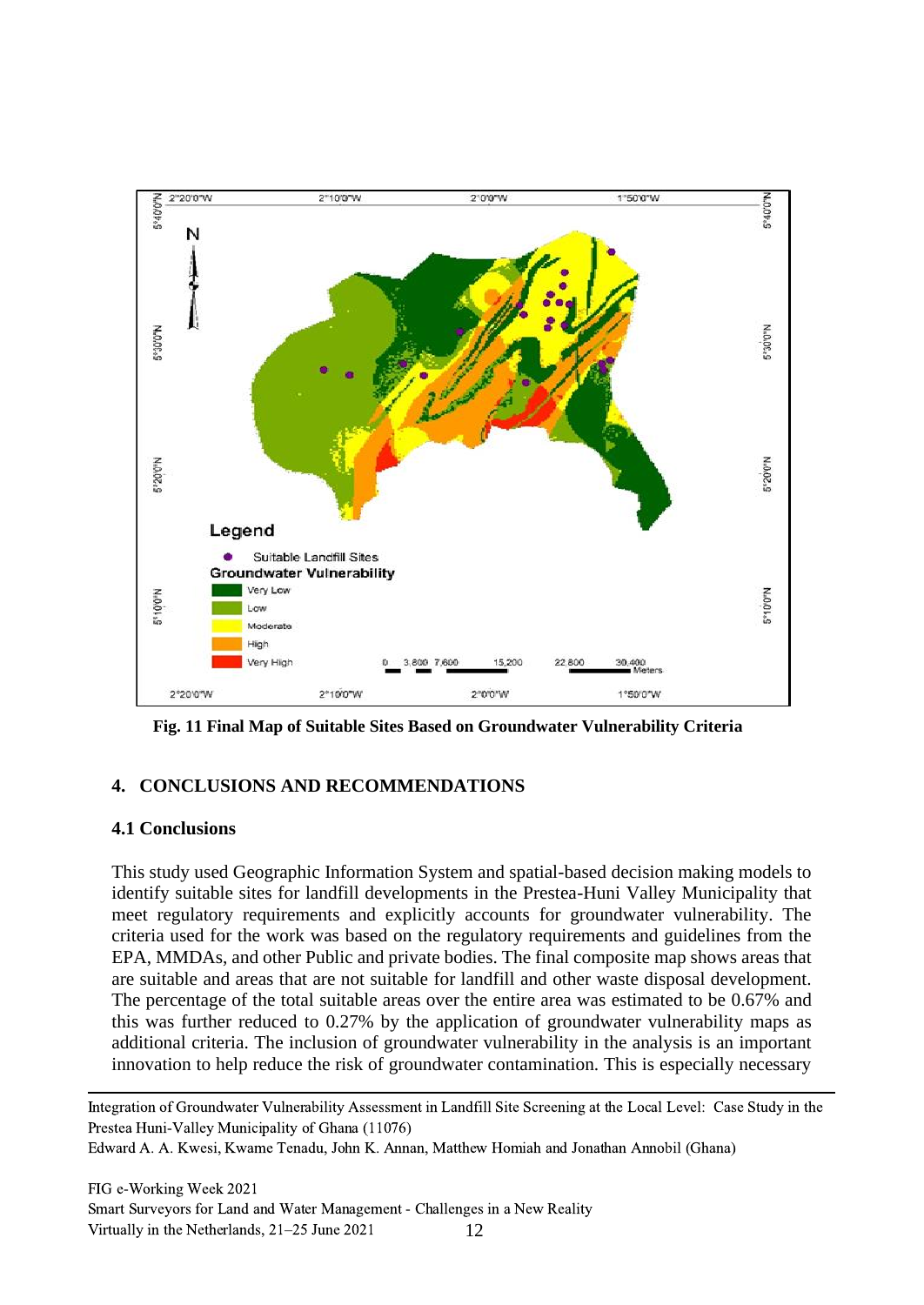for areas like PHMA and its environs where protection of ground water for domestic uses is increasingly becoming necessary since existing surface water bodies are being polluted by surface mining and related activities. The approach presented in this paper can help meet regulatory requirements and local needs in landfill site selection which is an important but elaborate process that requires systematic analysis and evaluation of numerous factors, criteria and data to be able to achieve the engineering, economic, environmental, and socio-cultural objectives involved.

#### **4.2 Recommendation**

It is recommended that groundwater vulnerability should be incorporated in the early stages of the site selection process to help reduce the risk of water contamination as demonstrated in this study. Also, due to constraints with data availability, not all the legal requirements were applied in this study. Further work incorporating all the requirements is recommended. The results also indicate that available suitable sites for landfilling in the study area may be scarce and thus need to be protected.

#### **REFERENCES**

- Aderemi, A. O., Oriaku, A. V., Adewumi, G. A. and Otitoloju, A. A. (2011), "Assessment of Groundwater Contamination by Leachate near a Municipal Solid Waste Landfill", *African Journal of Environmental Science and Technology*, Vol. 5 No. 11, pp. 933-940.
- Al-badi, A. M., Al-Shamma'a, A. M. and Aljabbari, H. M., (2014), "A GIS-Based DRASTIC Model for Assessing Intrinsic Groundwater Vulnerability in Northeastern Missan Governorate, Southern Iraq", *Springer*, No. 7, pp. 89 – 101.
- Anon. (2002), *"Ghana Landfill Guidelines",* Best Practice Environmental Guidelines Series No. 1 by Environmental Protection Agency (EPA), Ministry of Environment and Science, Ministry of Local Government and Rural Development, Accra, Ghana, 82 pp.
- Anon, (2010), *Ghana National Environmental Sanitation Policy*, Ministry of Environment and Science and Ministry of Local Government and Rural Development, Accra, Ghana, pp. 1- 45.
- Anon. (2014), '2010 Population & Housing Census', *District Analytical Report for the Prestea Huni-Valley Municipality*', Ghana Statistical Service (GSS), Ghana, pp. 1-67.
- Asante, E. S. (2011), "Mining Activities in Obuasi and Tarkwa Pollute 262 Rivers, Plague Residents with Keratosis and Diabetes", *http://environmentalwatchman.blogspot.com /2011/08/mining-activities-in-obuasi-tarkwa.html*. Accessed 10, August, 2014.
- Ewusi, A., Ahenkorah, I. and Kuma, J. S. Y. (2017), "Groundwater Vulnerability Assessment of the Tarkwa Mining Area Using SINTACS Approach and GIS", Ghana Mining Journal, Vol. 17, No. 1, pp. 18 - 30.
- Jaseela, C., Prabhakar, K., Sadasivan, P. and Harikumar, P. (2016), "Application of GIS and DRASTIC Modeling for Evaluation of Groundwater Vulnerability near a Solid Waste Disposal Site", *International Journal of Geosciences*, Vol.7, pp. 558-571.
- Kesse, G. O. (1985), *The Mineral and Rock Resources of Ghana,* A. A. Balkema Publishers, Rotterdam, 610 pp.

Integration of Groundwater Vulnerability Assessment in Landfill Site Screening at the Local Level: Case Study in the Prestea Huni-Valley Municipality of Ghana (11076)

Edward A. A. Kwesi, Kwame Tenadu, John K. Annan, Matthew Homiah and Jonathan Annobil (Ghana)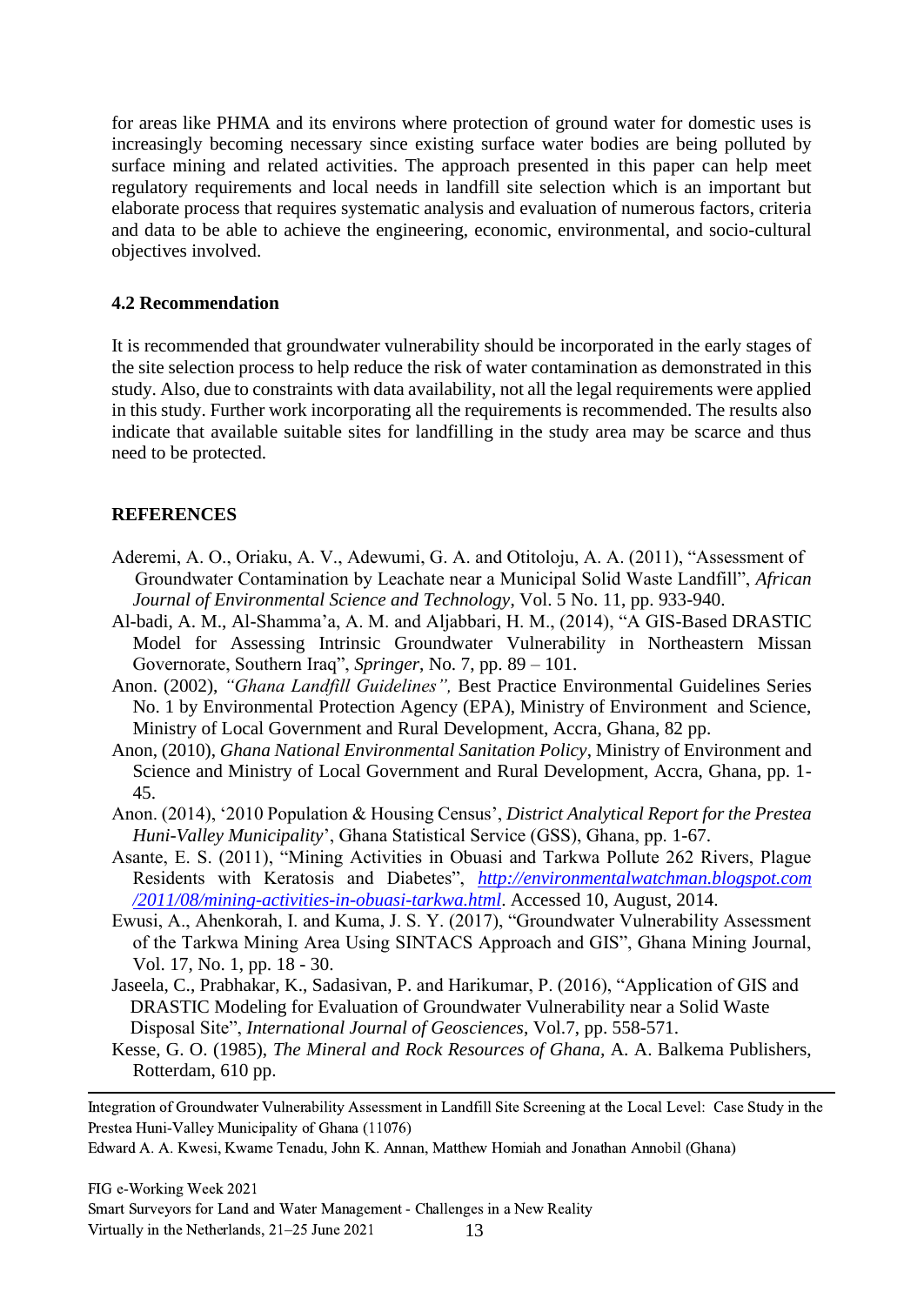- Khan, D. and Samadder, S. R. (2014), "Application of GIS in landfill Siting for Municipal Solid Waste", *International Journal of Environmental Research and Development*, Vol. 1, pp. 37-40.
- Kortatsi, B. K. (2004), "Hydrochemistry of Groundwater in the Mining Area of Tarkwa-Prestea, Ghana", *Ph.D. Thesis*, University of Ghana, pp. 70-85.
- Kuma, J. S. and Ewusi, A. (2009), "Water Resources Issues in Tarkwa Municipality, Southwest Ghana", *Ghana Mining Journal*, Vol. 11, pp. 37-45.
- Kusi-Ampofo, S. and Boachie-Yiadom, T. (2012), "Assessing the Social and Environmental Impacts of Illegal Mining Operations in River Bonsa", *Study Report,* Business Sector Advocacy Challenge (BUSAC) and Pure FM*,* Tarkwa, Ghana, pp. 7-17.
- Kusimi, J. M. and Kusimi, B. A. (2012), "The Hydrochemistry of Water Resources in Selected Mining Communities in Tarkwa". *Journal of Geochemical Exploration*, Vol. 112, pp. 252- 261.
- Kwesi, E. A. A, Asamoah, K. N., Arthur, F. A. and Kwofie, J. A. (2020), "Mapping of Ground Water Vulnerability for Landfill Site Selection Assessment at the District Level – A Case Study at the Tarkwa Nsuaem Municipality of Ghana", *Ghana Journal of Technology*, Vol. 4, No. 2, pp. 57 - 65.
- Kwesi, E. A. A., Annan, J. K., Hlorvor, L. C. and Tenadu, K. (2019), "Assessment of Waste Management and Sanitation Services at the Local (Municipal) Level— Case Study in the mining Communities of Tarkwa, Ghana", Conference Proceedings, "FIG Working Week 2019, Geospatial Information for a Smarter Life and Environmental Resilience, 22 nd – 26 th , April, 2019, Hanoi, Vietnam.
- Miezah, K., Obiri-Danso, K., Kádár, Z., Fei-Baffoe, B. and Mensah, M. Y. (2015), "Municipal Solid Waste Characterization and Quantification as a Measure towards Effective Waste Management in Ghana", Waste Management, Vol. 46, pp. 15-27.
- Nishanth, T., Prakash, M.N. and Vijith, H. (2010), "Suitable Site Determination for Urban Solid Waste Disposal Using GIS and Remote Sensing Techniques in Kottayam Municipality, India". *International Journal of Geomatics and Geosciences,* Vol. 2, 197 pp.
- Onuigbo, I. C. and Bello, A. E., (2014), "Assessment and Selection of Suitable Sites for Solid Waste Disposal using Surveying and Geoinformatics Techniques", *International Journal of Engineering Research and Technology* (IJERT) ISSN, pp. 2278-0181
- Rundquist, D. C, Rodekohr, D. A, Peters, A. J., Ehrman, L. D. and Murray, G. (1991), "Statewide Groundwater-vulnerability Assessment in Nebraska Using the DRASTIC/ GIS Model", *Geocarto Int,* Vol. 2, pp. 51–58.
- Sackey, M. A. (2016), "Groundwater Contamination through Cyanide and Metal Migration from Tailings Dam Operation", *PhD Report,* Department of Civil Engineering, Kwame Nkrumah University of Science and Technology, Kumasi, Ghana, pp.134-135.
- Ubavin, D., Vujic, B., Vujic, G., Maodus, N., Kovacevic, S., and Djogo, M. (2015), "Groundwater Risk Assessment of Landfills in Province of Vojvodina", *Jornadas Tecnicas Internacionais De Residuos*, Portugal, pp. 1-7
- Yankey, R. K., Akiti, T. T., Osae, S., Fianko, J. R., Duncan, A. E., Amartey, E. O., Essuman, D. K. and Agyemang, O. (2011), "The Hydrochemical Characteristics of Groundwater in the Tarkwa Mining Area, Ghana", *Research Journal of Environmental and Earth Sciences*, Vol. 3, No. 5, pp. 600-607.

Integration of Groundwater Vulnerability Assessment in Landfill Site Screening at the Local Level: Case Study in the Prestea Huni-Valley Municipality of Ghana (11076)

Edward A. A. Kwesi, Kwame Tenadu, John K. Annan, Matthew Homiah and Jonathan Annobil (Ghana)